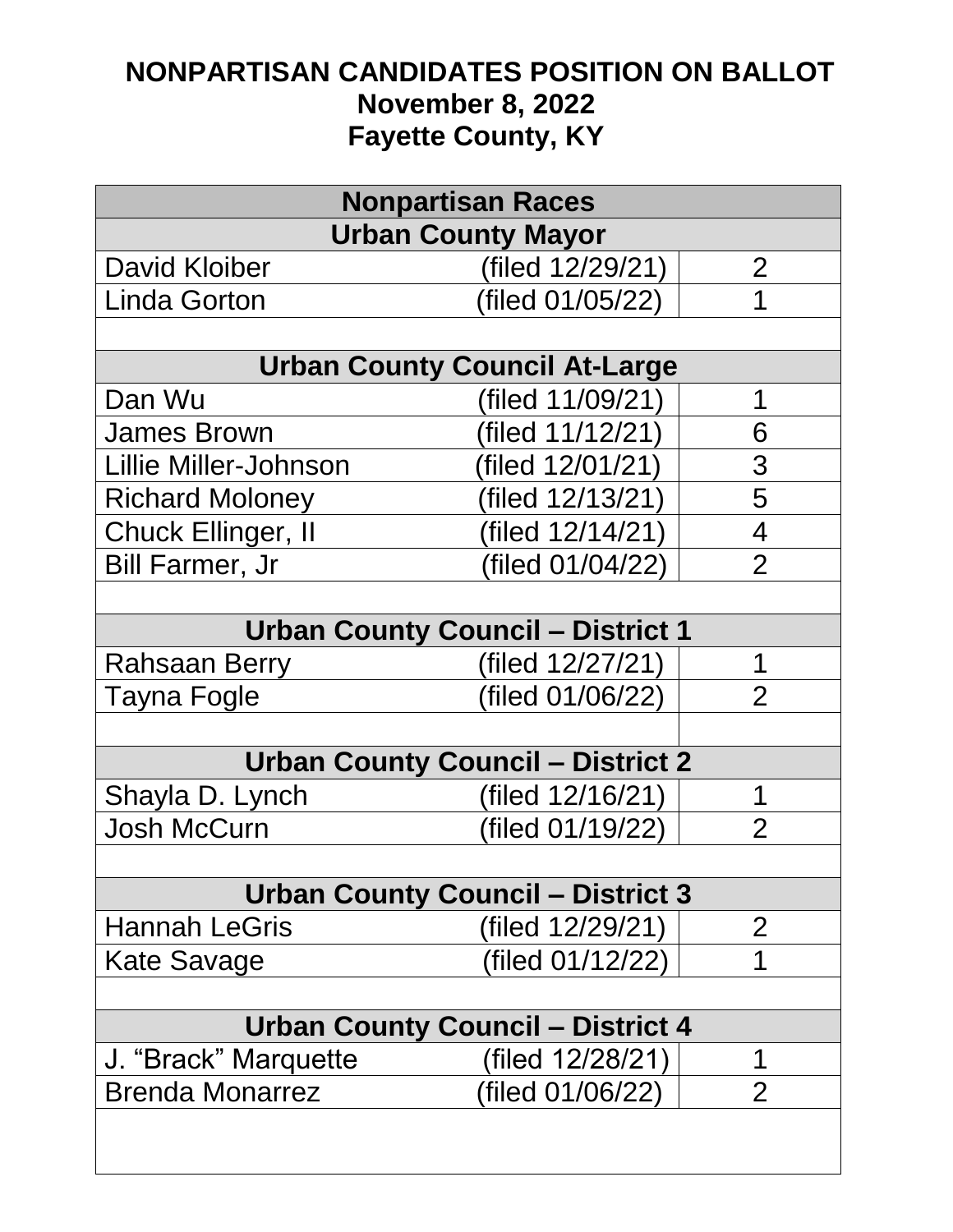| <b>Urban County Council - District 5</b>  |                                           |                |  |  |
|-------------------------------------------|-------------------------------------------|----------------|--|--|
| Liz Sheehan                               | (filed 12/17/21)                          | 1              |  |  |
| Greg Ladd                                 | (filed 12/29/21)                          | $\overline{2}$ |  |  |
|                                           |                                           |                |  |  |
| <b>Urban County Council - District 6</b>  |                                           |                |  |  |
| <b>Denise Gray</b>                        | (filed 12/01/21)                          | $\overline{2}$ |  |  |
| <b>Charlie Rowland</b>                    | (filed 01/10/22)                          | 1              |  |  |
|                                           |                                           |                |  |  |
|                                           | <b>Urban County Council - District 7</b>  |                |  |  |
| <b>Preston Worley</b>                     | (filed 01/04/22)                          | 1              |  |  |
| Joseph Hale                               | (filed 01/21/22)                          | $\mathcal{P}$  |  |  |
|                                           |                                           |                |  |  |
| <b>Urban County Council - District 8</b>  |                                           |                |  |  |
| Fred V. Brown                             | (filed 01/03/22)                          | 1              |  |  |
| Kenya Williams                            | (filed 01/06/22)                          | $\mathcal{P}$  |  |  |
|                                           |                                           |                |  |  |
| <b>Urban County Council - District 9</b>  |                                           |                |  |  |
| <b>Whitney Elliott Baxter</b>             | (filed $12/10/21$ )                       | $\overline{2}$ |  |  |
| James J. Lombardi                         | (filed 01/24/22)                          | 1              |  |  |
|                                           |                                           |                |  |  |
| <b>Urban County Council - District 10</b> |                                           |                |  |  |
| Dave Sevigny                              | (filed 11/09/21)                          | $\overline{2}$ |  |  |
| <b>Ross Mann</b>                          | (filed 01/25/22)                          | 1              |  |  |
|                                           |                                           |                |  |  |
|                                           | <b>Urban County Council - District 11</b> |                |  |  |
| Jennifer Reynolds                         | (filed 12/22/21)                          | 1              |  |  |
| <b>Rock Daniels</b>                       | (filed 01/06/22)                          | $\overline{2}$ |  |  |
|                                           |                                           |                |  |  |
| <b>Urban County Council - District 12</b> |                                           |                |  |  |
| Kathy Plomin                              | (filed 01/05/22)                          | 1              |  |  |
| Raymond O. Alexander                      | (filed 01/24/22)                          | $\overline{2}$ |  |  |
|                                           |                                           |                |  |  |
|                                           |                                           |                |  |  |